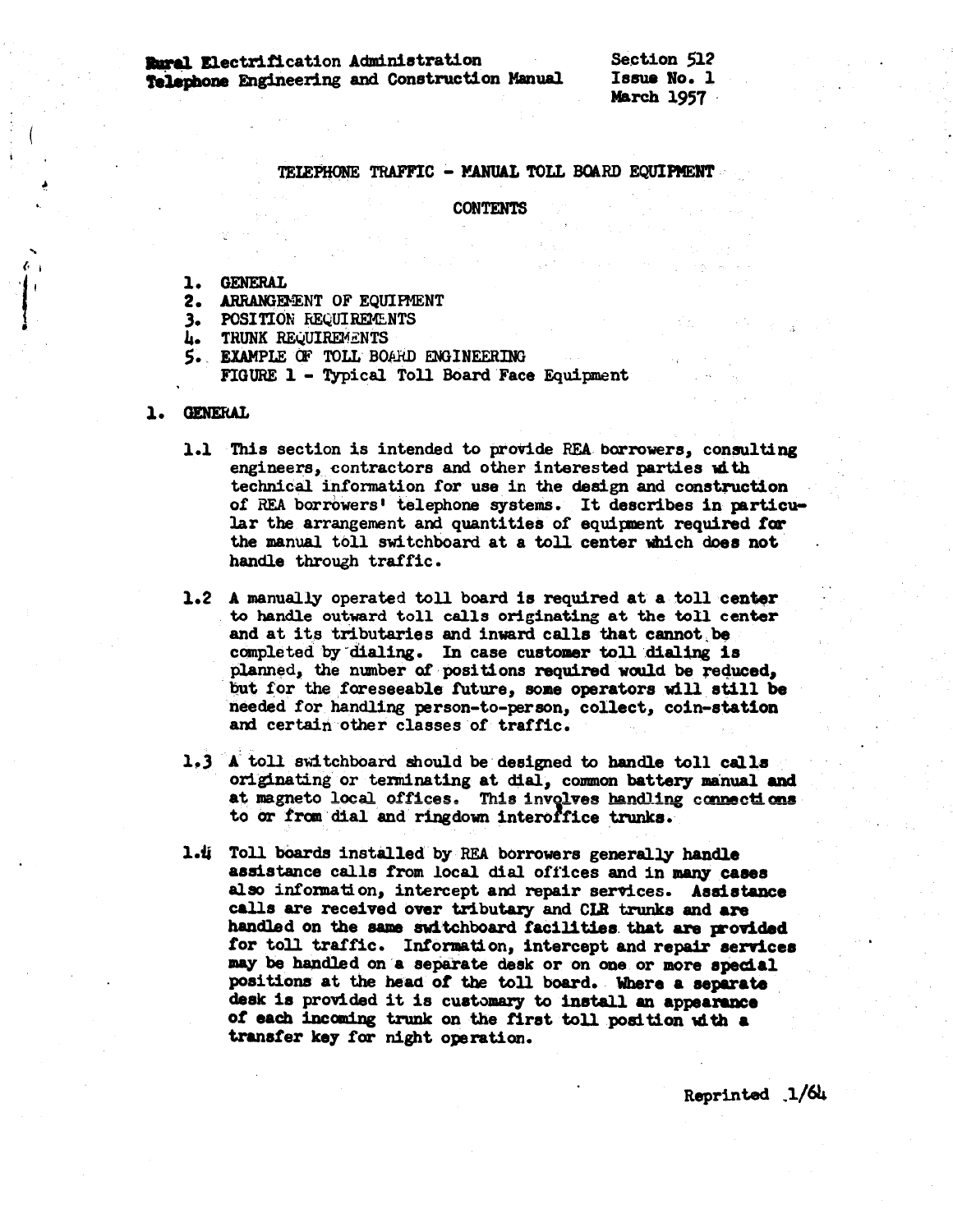- 1.5 Cord-type toll boards are less costly than cordless boards and the latter rarely can be justified. However, if a cordless board already is in service it may be necessary to add cordless positions to provide for growth. The same functions are performed by either type and the engineering "procedures described in this section should be applicable for such additions.
- 1.6 Reference to the Specifications Toll Office Equipment -REA Form 542 and to the following sections of the REA. Telephone Engineering and Construction Manual will be helpful in the understanding and application of the material in this section.
	- '156 Nationwide Toll Dialing
	- 157 Customer Toll Dialing Within Limited Networks
	- 211 Manual vs Dial Operation
	- 501 Telephone Traffic Qualitative Discussion
	- 510 Telephone Traffic Dial Central Office
		- Equipment Switch Quantities
	- 511 Telephone Traffic Dial Equipment for Toll Centers

#### ARRANGEMENT OF EQUIPMENT  $2.$

- 2.1 Figure 1 illustrates the type and the general location of the jacks provided in a typical toll board. The usual arrangement is to place answering jacks in the lower part of the section and completing jacks in the upper portion. This favors quick perception of signals by the operators who normally keep their eyes on the key shelf.
- 2.2 Following is a description of the equipment associated with each type of jack and the kinds of trunks terminated on each.
	- 2.21 Miscellaneous Answering Jacks: designation strip, jacks, line lamps. These jacks are used for terminating one-way incoming trunks such as the following:
		- Inward Operator Code 121  $a<sub>z</sub>$
		- b. Universal TX Code 1150
		- c. Interposition, where provided.
		- d. Information Trunks from banks of local and
			- toll auxiliary selectors (Codes 113 and 131, respectively.)
		- e. Intercept and Repair

 $-2-$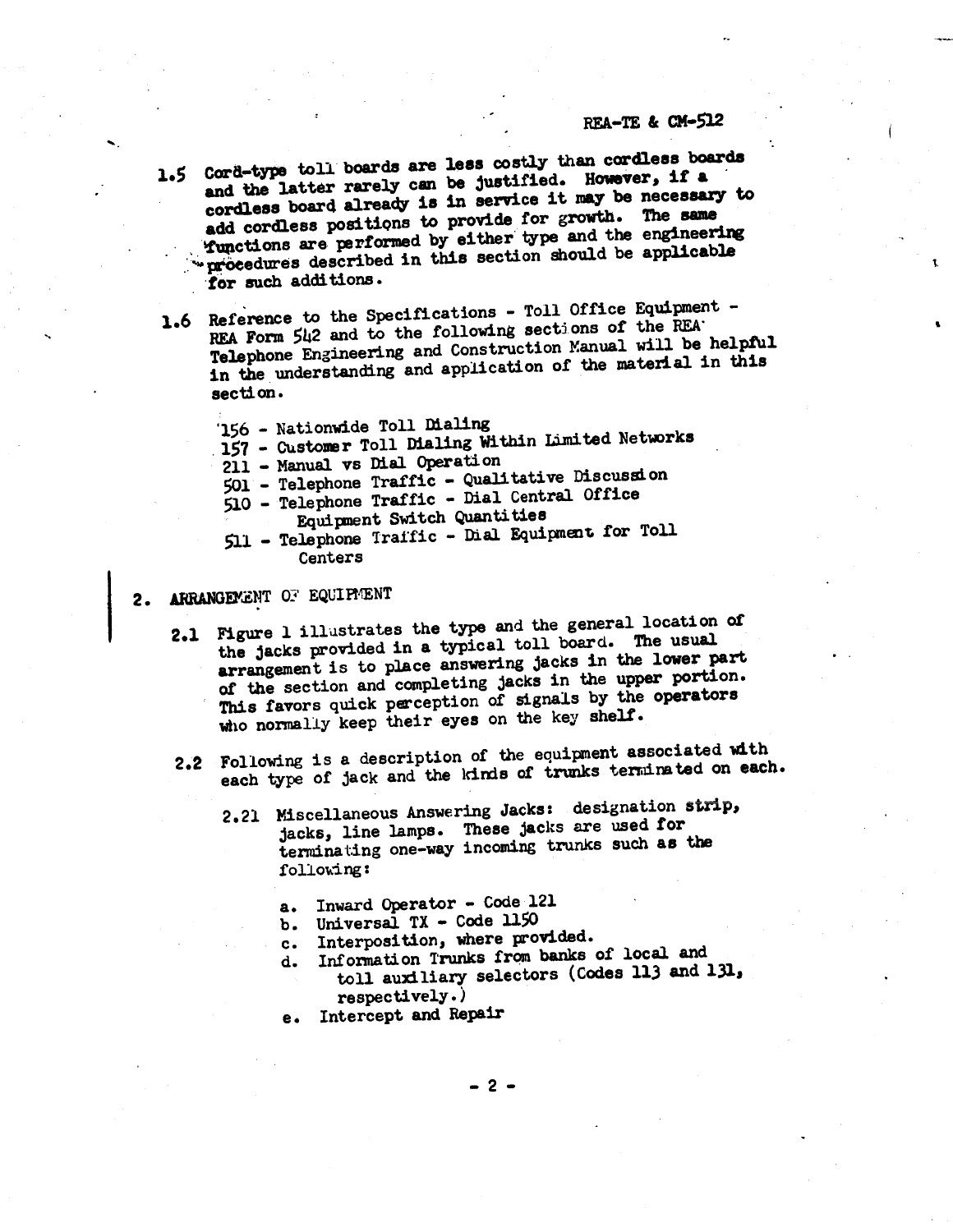2.22 em Tnmk Answering Jacks: designation strip, jacks, line lamps. One-way CIR trunks from the local first selectors at the toll center are terminated on these jack strips. Trunks fran the first level of incoming EAS selectors also are terminated on these jacks there one group is used for both toll and EAS and dualfunction trunks are provided.

.·

f

- 2.23 Toll Trunk Multiple Jacks With Laups: combined designation strip and busy lamps, jacks and line lamps. This jack strip is used for terminating ringdown intertoll and most tributary office trunks. These trunks generally are two-way and the jacks are used for both outgoing and incoming calls. Idletrunk indicating may be used in place of busy lamps but the higher cost usually is not warranted.
- 2.24 Toll Trunk Multiple Jacks Without Lamps: combined designation strip and busy lamps and jacks. Dial one-way or two-way intertoll trunks and tributary trunks handling both toll and EAS traffic are terminated on this strip for use as outgoing trunks.
- 2.25 Eiscellaneous Outgoing Trunk Multiple Jacks: combined designation strip and busy lamps and jacks. The major part of this jack strip is used to terminate one-way outgoing toll switching trunks, including verification trunks, to the local office at the toll center. Where provided, trunks to chief operator, service assistant, wire chief, information, repair desk, interposition, etc., also appear on this strip.
- 2.3 Usually dials are provided on the smaller toll switchboards and key sets on the larger ones. Key sets are faster and more accurate than dials and some manufacturers state that they can furnish them at a relatively low cost. Key senders usually are provided on the basis of one per position but they may be arranged in one common group to which all gositions have access. In the latter case, the number required may be based on about 30 uses per hour per position and a holding time per use of 12 seconds unless there is reason to believe other figures wuld be more accurate. It is suggested that table  $P = .001$  be used, (1 delay in 1,000) in engineering these senders. (See REA-TE and CM-510, Figure 3).

- 3 ..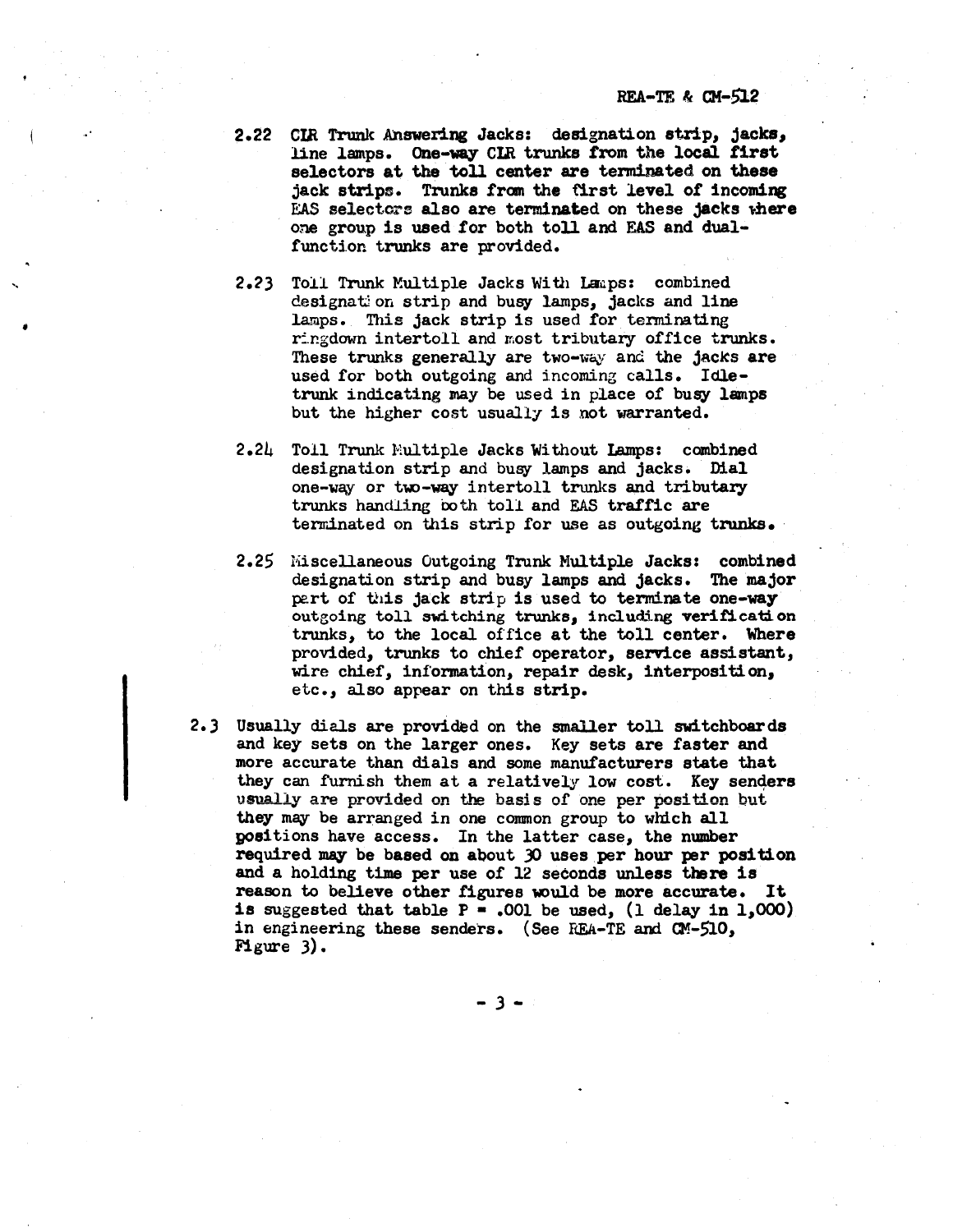- 2.4 Toll switchboards normally are wired to provide a multiple appearance every *31* 4 or *S* panels. A. three-panel multiple is more convenient for operators but requires two-thirds more jacks than a five-panel multiple. For a large switchboard the increased cost would be a major consideration favoring a four or even a five-panel multiple.
- 2.5 With toll dialing and present-day delayed call practices it is not economical to provide specialized inward, CIR and delayed outward positions. Each operator is expected to handle any kind of a toll or assistance call and it therefore is desirable to multiple jack strips throughout the board. Information, intercept and repair trunks generally are restricted to one or two appearances at the head of the board, either for full time operation or for night use when a separate information desk is provided. Intercepted calls at tributaries may be routed over toll trunks with a distinctive tone to indicate the nature oi' the call and in such cases would be handled at any position unless the intercept records are filed at the information position, to which calls then must be transferred.
- 2.6 Facilities need to be provided to pennit an operator to verify reports of repeated "Busy" on any line in the toll center or at any dial tributary. This presents no problem as long as operators use trunks to which customers have no access. However, where operators and customers use the same trunks, as in combined toll and EAS groups, or with customer toll dialing, special measures are necessary to prevent customers from gaining access to busy lines. Following are some of the methods for avoiding this danger or at least minimizing the possibilities.
	- 2.61 Verification of busy lines at the toll center usually is by means of special trunks which appear only on the toll board and to which customers have no access.
	- 2.62 When there are five or more trunks in a tributary group, one trunk may be assigned for operator use only at the toll center end, and this would be the only trunk given access to the test distributor. This trunk should be last choice for outgoing calls at tbe tributary and last choice for the operators at the board. It is designated to show that it can be used for verification.

- 4 -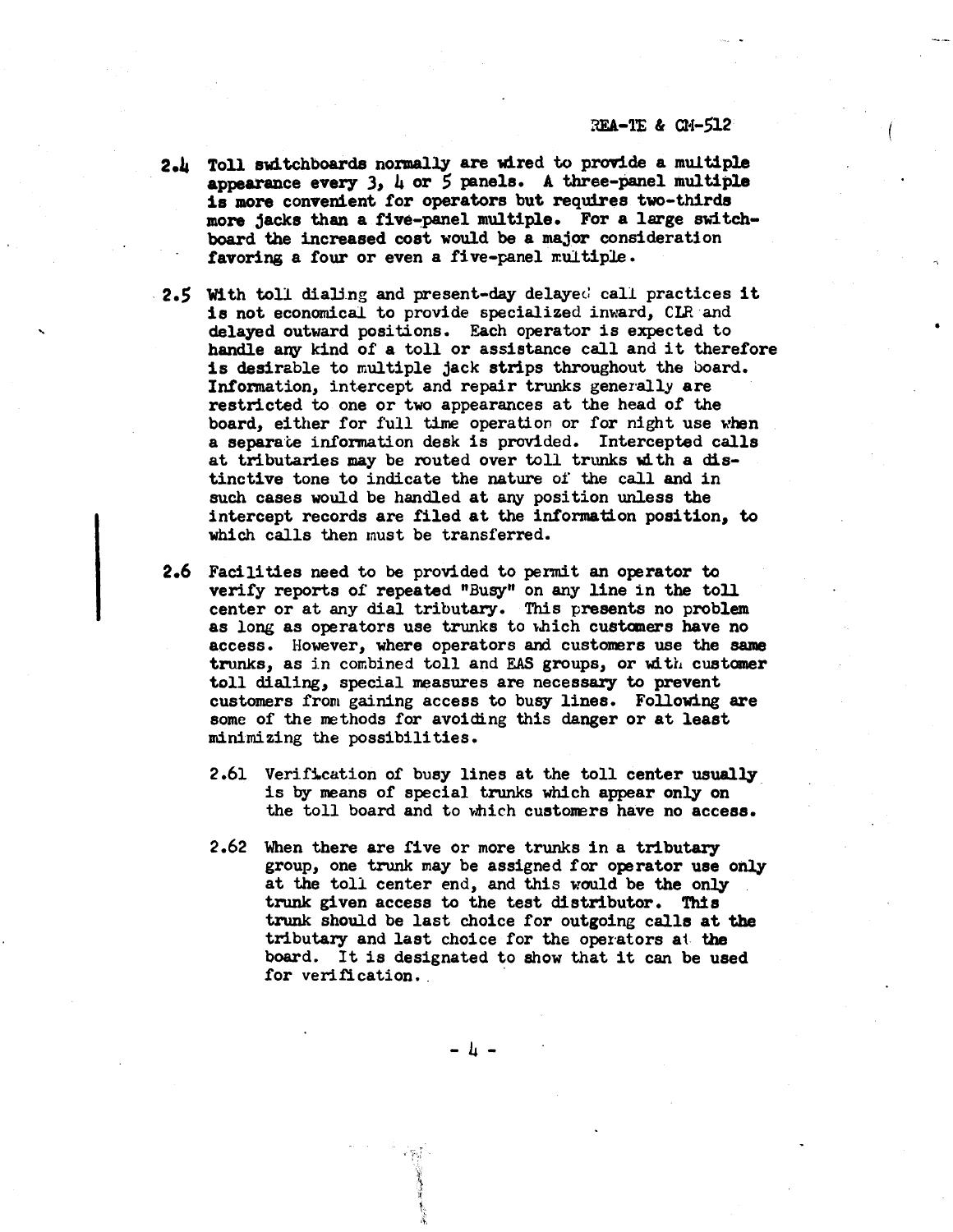## REA-TE & CM-512

- 2.6.) For groups of four or less trunks, only the last choice trunk for incoming customer dialing calls may be arranged for access to the test distributor. It would be so designated on the switchboard and would be the first choice for operators and first choice for outgoing calls at the tributary. Under this plan, incoming calls dialed by customers would hunt over the entire trunk group and if the last choice trunk is the only 9ne idle, users could get access to a test connector, if they knew the code, but it could not well be done deliberately as most calls would go over the trunks with no such access.
- 2.64 The company operating the toll center may request use of the code "00" for reaching the verification selector in the dial tributary office and this will prevent customer access provided the call originates at or . switches through a common control dial system. It is of no value where the dial system is of the "direct control type."

#### 3. **FOSITION DEQUIREMENTS**

'•

- 3.1 The number of toll positions required depends on the following factors:
	- a. Volume of Traffic Toll messages per day, busy season.
	- b. Traffic units per toll message.
	- c. Percent busy hour of day.
	- d. Busy hour traffic units per position (load).
- ).2 The volume of traffic can be obtained from the estimated toll calling rates and number of lines to be served. All toll messages originating at the toll center and its tributaries which are to be ticketed and timed on the toll board should be included. The figure to be used is the estimated messages on average business days (ABD) at the end of the engineering period increased, where necessary, to reflect bu&y' season conditions.
- *3.3* In the event that dependable data are not available or it there is doubt about forecasting the values *tor* the basic factors, the number of positions required *may* be estimated on the assumption that 125 messages per day can be handled by each position. Once the dial conversion has been completed, data should be accumulated and future position requirements developed from actual experience.

- *5* -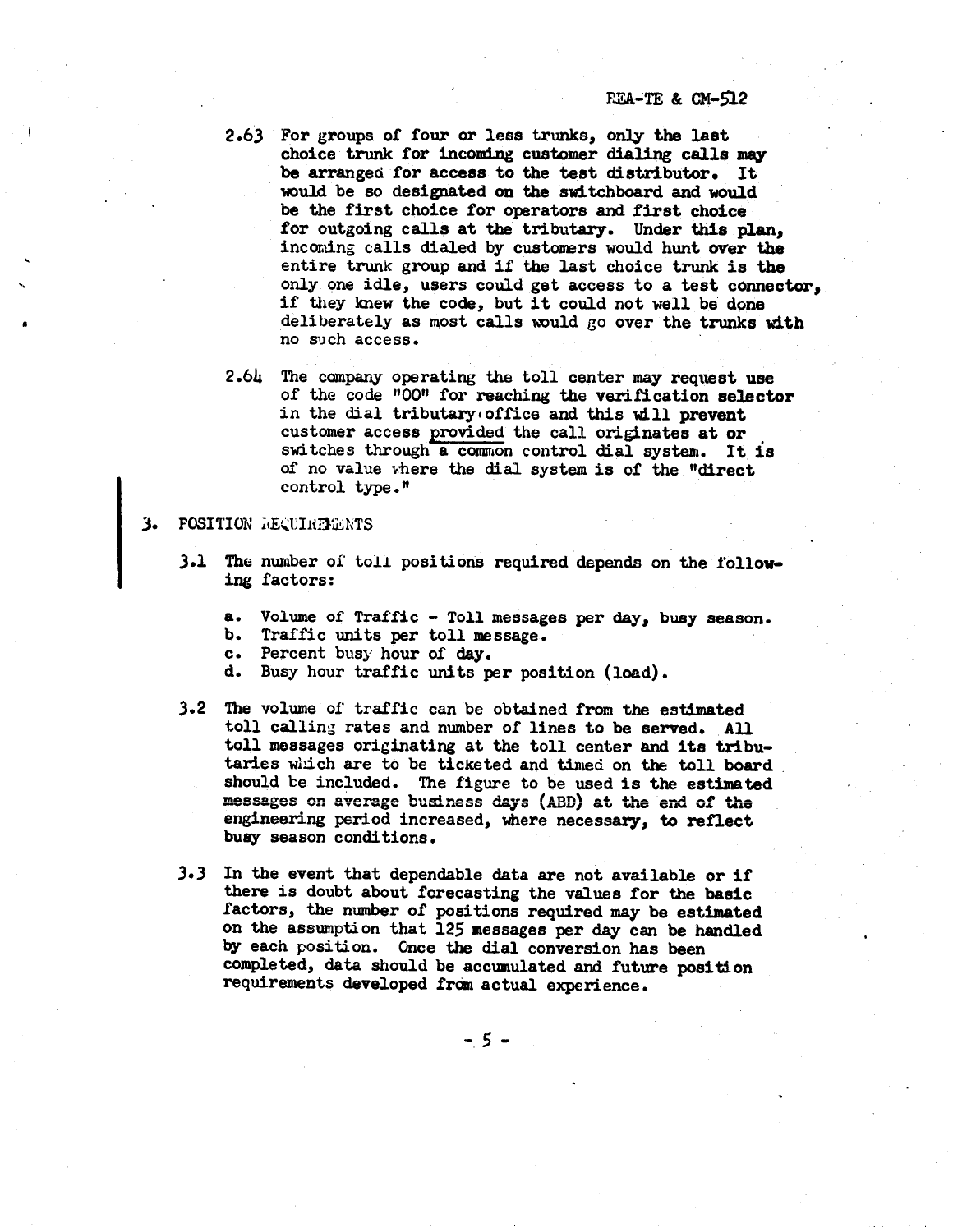- 3.4 Where regular and supplementary toll peg counts have been taken and equated in terms of traffic units, the units per message, percent busy hour and busy hour units per position (load) are available for existing conditions. However, the units per message change materially with the conversion of ringdown intertoll and tributary trunks to dial operation, replacement of manual tributaries with unattended disl offices and the conversion of the local system at the toll center to dial. The effect of each of these factors may be estimated or it may be assumed that the over-all units per message decrease about 25 percent with the conversion of all offices and trunks to dial operation. For partial conversions the decrease would be proportionally less.
- 3.5 The current percent busy hour of total day may be used unless there is reason to believe it will change. The busy hour load for the future may be estimated on the basis of past experience with actual loads carried and the service given. When there is doubt as to the load that can be carried at the end of the engineering period a figure of 230 traffic units in the busy hour per position may be assumed for engineering purposes.
- 3.6 When the individual factors are estimated, the number of positions required is developed as follows:

Positions = Messages Per Day x Units Per Message  $x \nless 5$  Busy Hour **Busy Hour Load** 

For example with basic figures as follows:

| Messages Per Day (Estimated)                    | - Average for Year<br>Busy Season $(+5\%)$ | 575<br>60L      |
|-------------------------------------------------|--------------------------------------------|-----------------|
| Traffic Units Per Message                       | - Present<br>Estimated $(-25\%)$           | <b>24</b><br>18 |
| Percent Busy Hour (Estimated)<br>Busy Hour Load |                                            | 11<br>230       |

Estimated Positions =  $60\mu \times 18 \times .11 = 5$ 230

- 6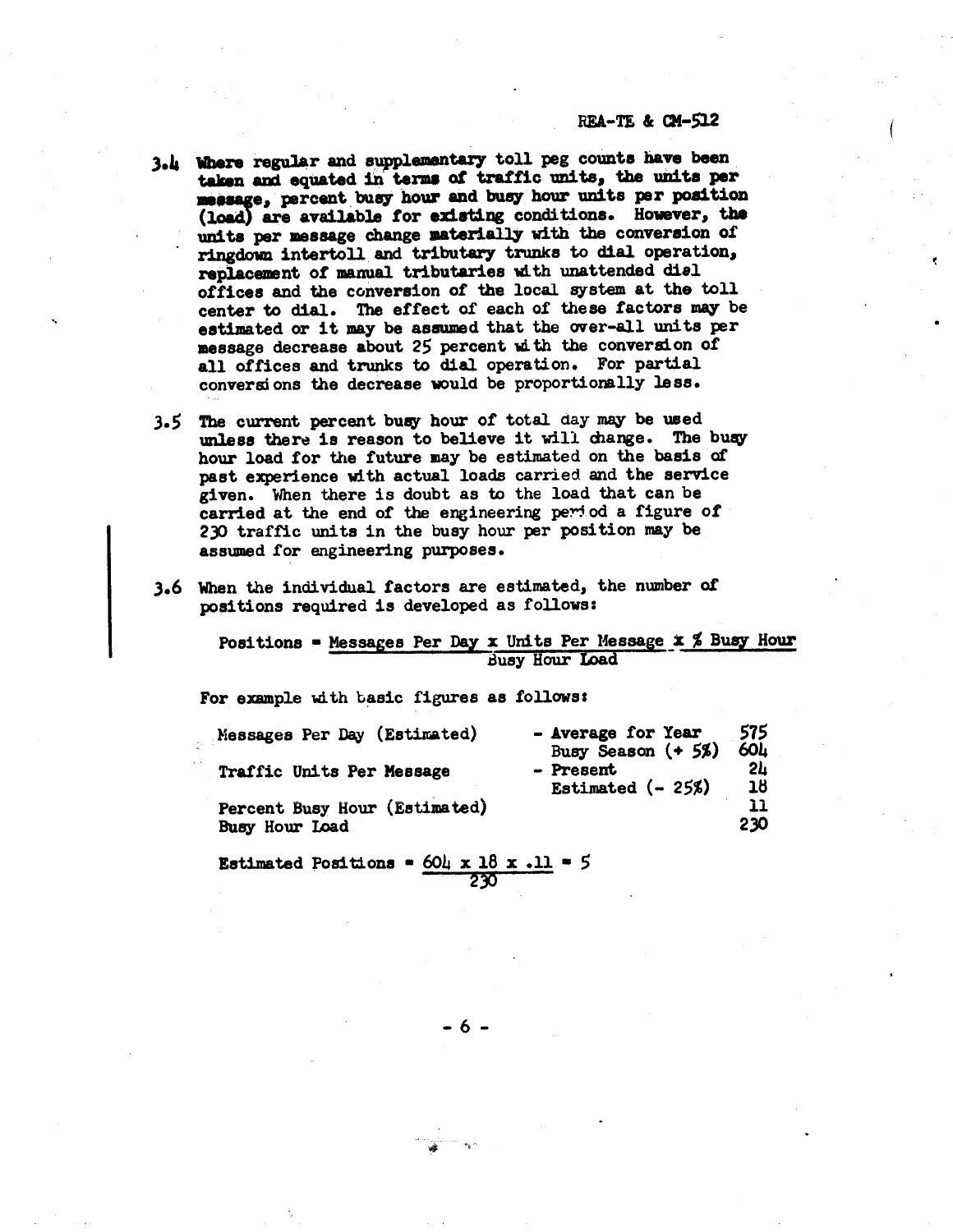#### TRUNK REQUIREMENTS Ł۰

- 4.1 A toll switchboard includes jacks for terminating the following types of trunks:
	- a. lntertoll
	- b. Tributary
	- c. CLli.
	- d. Toll Switching
	- e. Miscellaneous such as Inward Operator, Delayed Operator, (TX), Service Assistant, Information, etc.
	- f. Toll Terminal (Where Required)
- $\mu_{\bullet}$ ? The number of intertoll and tributary trunks and the method of operation of each group are shown on the Trunk Schematic, Exhibit F, of the Area Coverage Design. This is developed in discussions with the Connecting Companies involved or in the case of tributary groups owned by the borrowers, as described in Section  $510$  of the REA-TE and C Manual.
- u.J CLR trunks are used to give customers at the toll center access to the toll board. The number may be estimated on the basis of a 300 second holding time per busy hour message originating at the toll center and probability table  $P = .01$ . (See Section 510 of REA-TE and CM). This method should provide enough trunks to handle both the toll and the assistance traffic where the customer dials the same code for both. (Single channel operation) Where both toll and EAS traffic are handled on a tributary group, the trunks terminate on <sup>a</sup>selector and a group of CLR trunks is provided from level "1" of the selectors to the toll board for each of such trioutaries. These are engineered as described above on the basis of volume of toll traffic from the tributary.
- 4.4 Toll switching trunks are one-way trunks from the toll board to incoming toll selectors in the local office. They are used for completing calls originating at tributaries and terminating at the toll center, for making subsequent attempts on delayed outward calls and for completing assistance calls and incoming calls from any ringdown intertoll trunks. For the initial installation of toll switching trunks it may be assumed that two-thirds of the busy hour toll messages originating at tributaries and one-third of the messages originating at the toll center will be completed over toll switching trunks unless there is reason to believe some other

- 7 -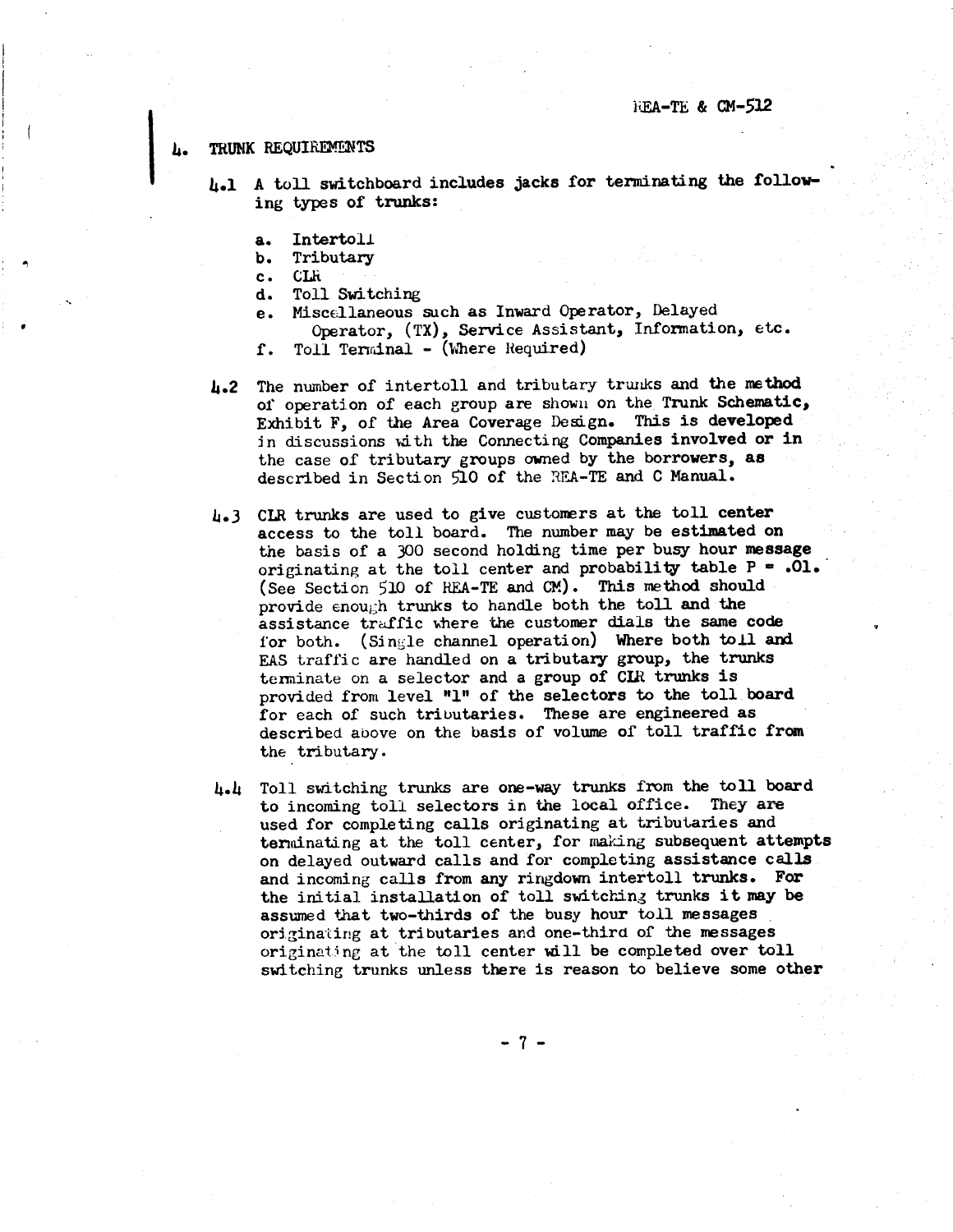# REA-TE & CM-512

..

fraction would be more accurate. For example, if FAS is provided between a tributary and its toll center there will be no need for toll switching trunks for tributary office traffic. The number of trunks required may be based on a 300 second holding time and probability table  $P = .01$ . This should provide enough trunks for the toll traffic and the assistance calls.

- 4.5 Following is a list of the miscellaneous trunk groups generally required for a small toll switchboard:
	- a. Toll Assistance Code 121 (Inward. Operator) b. Toll Information, Incoming - Code 131 (where no separate information desk is provided).
	- c. Delayed Call Operator TX Code <sup>1150</sup>
	- d. Wire Chief or Test Board
	- e. Informatior., Outgoing
	- f. Service Assistant
	- 4.51 The total volume of traffic received over the trunks from codes 121, 131 and 1150 is developed as described in RFA-TE and Cli Section 511. Specialized inward positions usually are not warranted and a combined trunk group may be provided for codes 121 and 1150. Under these conditions the number of trunks is developed from the busy hour traffic volume in unit calis and a probability table of  $P = .01$ . Where separate trunk groups are provided, there should be a minimum of two trunks in each group.
	- 4.52 Where trunks to wire chief or test board, information or service assistant are desired, it is suggested that a minimum of two trunks be provided in each group. For most REA borrowers' toll centers it is customary to place a local telephone on the chief operator's desk rather than to provide a turret ani special chief operator trunks. Also, interposition trunks are no longer considered necessary on small toll boards.
- 4.6 Toll terminals are direct trunks to the toll board from hotels, attended paystations, Government PBX's and possibly from a few large toll users for originating toll calls. Their use saves dial central office equipment and permits direct identification of the calling number. Toll terminals are not suitable for handling traffic incoming to these users as they cannot be reached by dialing.

- 8 -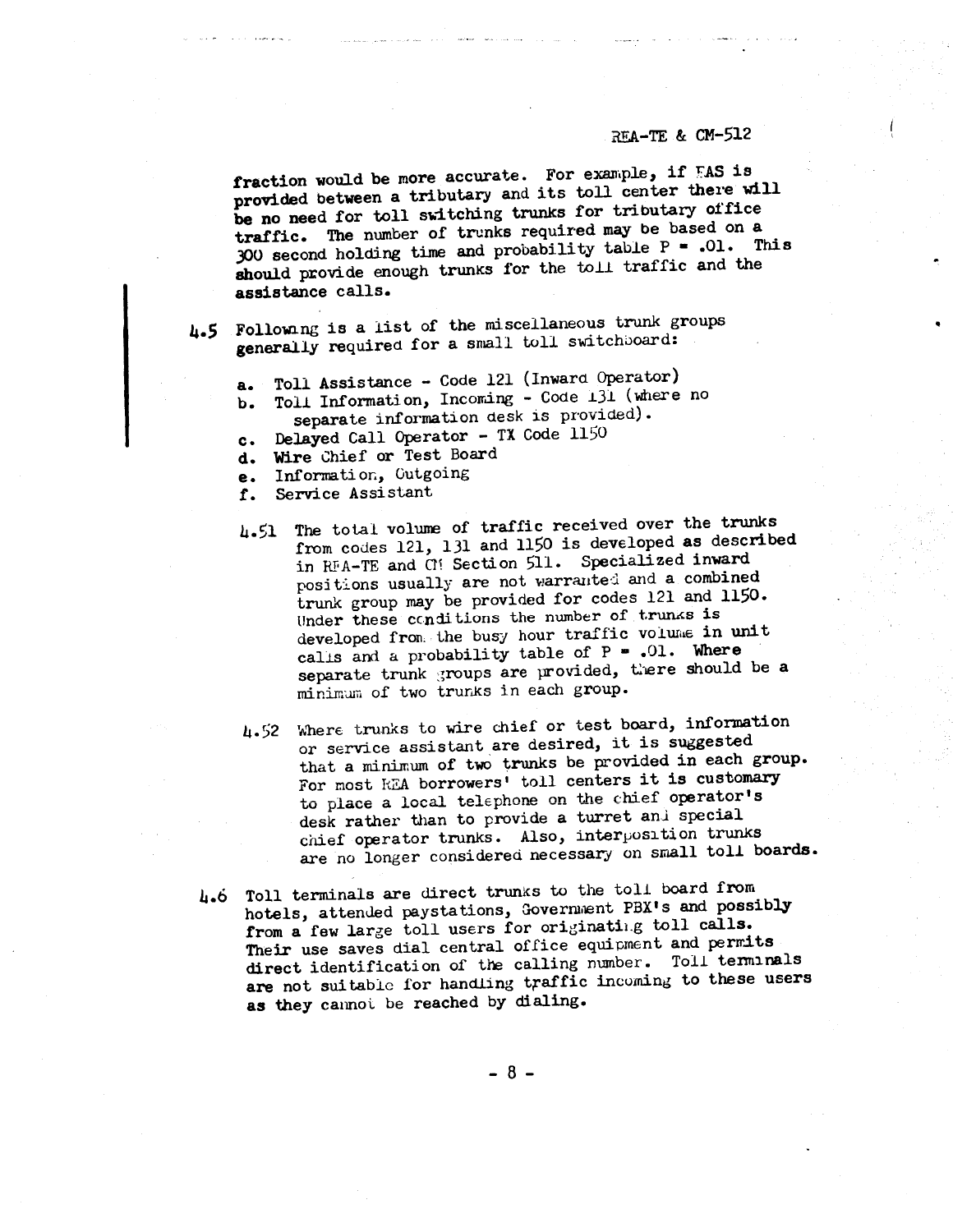- 4.7 Information, intercept and repair service incoming trunks may be terminated on a special desk or on a strip of jacks at the head of the toll board. Where a separate desk is provided it is customary to transfer the trunks at night to a strip of answering jacks near the head of the toll board.
- 4.6 A few trunk groups, such as delayed call (TX) and inward operator, are connected both to the toll dial equipnent and to the toll board. The function of these trunks and the calculation of the number required is covered in both Section 511 of the REA-TE and CM and 1n this section in order to make each section as complete as feasible and to avoid the need for frequent cross reference.
- 5. EXAMPLE OF TOLL BOARD ELGINEERING

•

).1 To illustrate the calculation of position and trunk require ments for a typical small toll center an example has been prepared based on the following data:

| Intertoll Trunk Groups | Operation   | Number          |  |  |
|------------------------|-------------|-----------------|--|--|
| $A - B$                | Dial        | 15 <sup>1</sup> |  |  |
| $A - C$                | Dial        |                 |  |  |
| A-D                    | <b>Dial</b> |                 |  |  |
|                        | Total       | 23              |  |  |

Tributary Trunk Groups

| $A-E$<br>$A-F$<br>$A-G$<br>$A-H$ | <b>Dial</b><br>Ringdown<br>Dial<br><b>Dial</b> | D<br>2 |
|----------------------------------|------------------------------------------------|--------|
|                                  | Total                                          | 16     |

Originating Toll Messages at Toll Center Per Day-Busy Season 300 Originating Toll Messages at Tributaries Per Day-Busy Season

A is the toll center office for which the toll board is to be engineered, B, C and D are distant toll centers and E, F, G and Ii are tributaries of A. Information and intercept are handled on the toll board. The above information on trunks can be obtained from the Trunk Schematic in the ACD. All figures are estimates for the end of five years.

- 9 -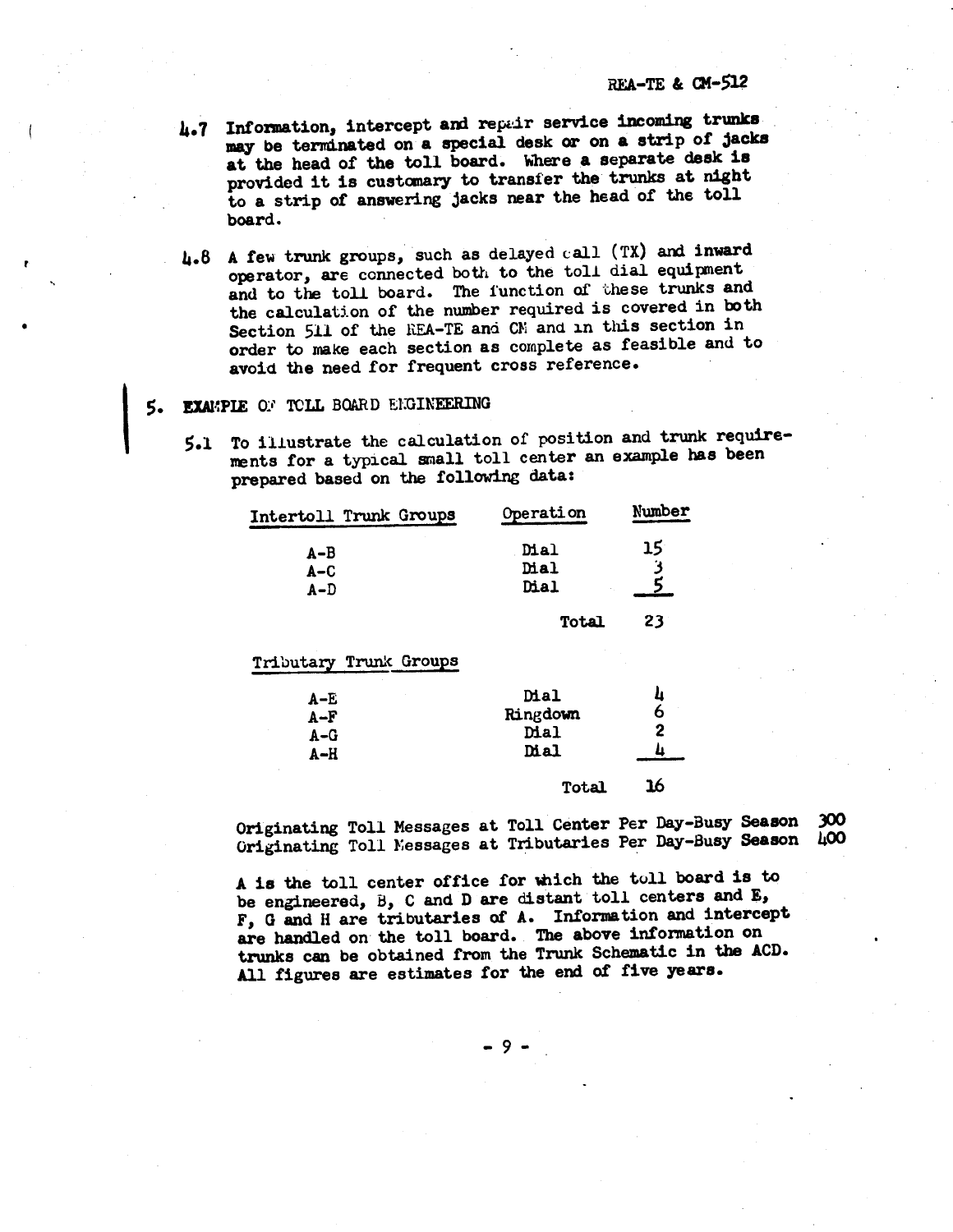5.2 Number of Positions. Assume that no peg count information is available and that the number of positions is based on handling 125 <sup>m</sup>ssages per day per position.

> Total Messages Per Day Positions Required  $300 + 400 = 700$  $700 + 125 = 5.6$

 $Six$  positions should be adequate for handling the information, intercept and assistance traffic in addition to the toll business.

5.3 Switchboard Multiple

'

- 5.31 Toll line multiple (with line lamp). As there are  $16$ tributary trunks 20 jacks are needed si nee switchboard jacks are provided in multiples of 10 or 20.
- $5.32$  Toll line multiple (without line lamp). There are 23 intertoll trunks, therefore JO jacks are needed.
- 5.33 Answering jacks are required for the following trunk groups:

ClR Inward - Code 121 Delayed Call Operator  $(TX)$  - Code 1150 Information - Code 131

In the example it is assumed that there are no specialized inward or TX positions. Therefore, one coubined group serves these two functions.

 $5.331$  The number of CLR trunks is determined as follows:

| Originating Toll Messages Per Day     | 300 |
|---------------------------------------|-----|
| Percent Busy Hour of Day (Est.)       | 12  |
| Messages Busy Hour                    | 36  |
| Holding Time - Seconds (Est.)         | 300 |
| Unit Calls $36 \times 300 \div 100 =$ | 108 |
| CIR Trunks (Basis $P = .01$ )         |     |

5.332 The number of trunks from codes 121 and 1150 is determined in the calculation of the toll dial switching equipment as described in Section 511 of the TE and CM. For this example five trunks are required where they are in one group.

- 10 -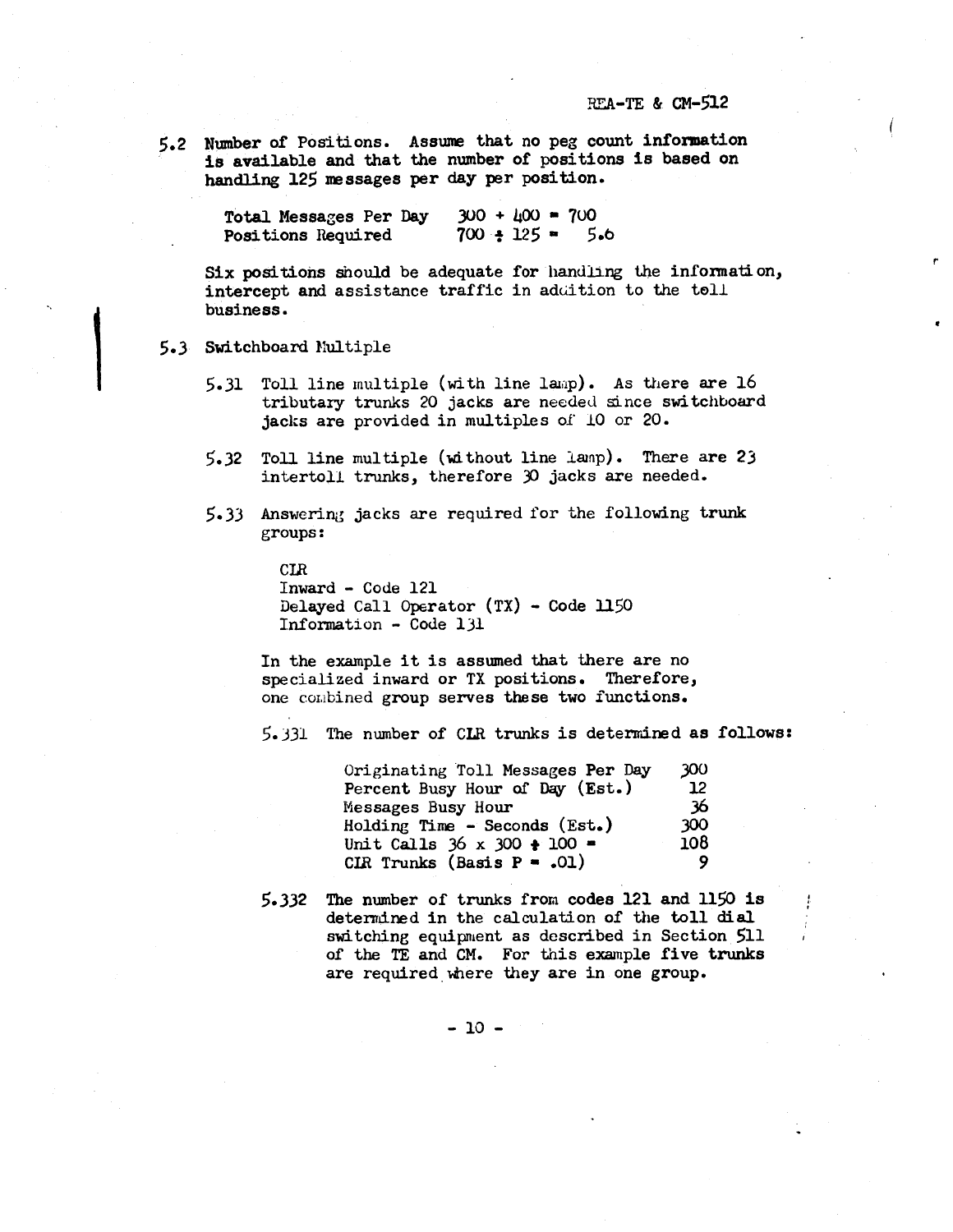- 5.333 If it is desired to provide separate trunk groups for 121 and 1150, it may be assumed that each will carry half of the traffic. Each group would require four trunks in the example.
- 5.3,3!, Two trunks are assigned to information on the basis that this is the minimum for any intraoffice group. These usually appear on one strip of answering jacks at the head of the board where no separate information desk is provided.
- 5.335 Under the two alternatives described, the number of multiple answering jacks required for trunks from codes 121 and  $1150$  will range from 5 to 8. The total multiple answering jacks, including those for CLR trunks, will vary from 14 to 17 and 20 jacks are required.
- 5.336 One appearance of a separate strip of answering jacks on the toll board will be provided for information and intercept trunks. Even where there is a separate information desk such <sup>a</sup> strip of answering jacks ordinarily is provided as a night appearance of tbese trunk groups.
- 5.34 Miscellaneous outgoing trunks are needed for toll switching trunks which give access to the local office at the toll center and for a few small groups such as information, wire chief or test board, service assistant and cord test.
	- 5.341 The number of toll switching trunks required is determined in accordance with Paragraph  $l_1 \cdot l_2$  as follows:

| Messages from Tributaries                         | <b>TOO</b>  |
|---------------------------------------------------|-------------|
| Terminating at Toll Center ( $\mu$ 00 x .667) 267 |             |
| Messages from Toll Center                         | 300         |
| Delayed Calls Completed over Toll                 |             |
| Switching Trunks (300 $x$ , 33)                   | 100         |
| Total Messages $(267 + 100)$                      | 367         |
| Percent Busy Hour of Day (Est.)                   | -11         |
| Messages Buay Hour                                | 40.4        |
| Holding Time (Est.)                               | 300 Seconds |
| Unit Calls $(\mu 0.4 x 3)$                        | 121.2       |
| Trunks Required $(P = .01)$                       |             |

- 11 -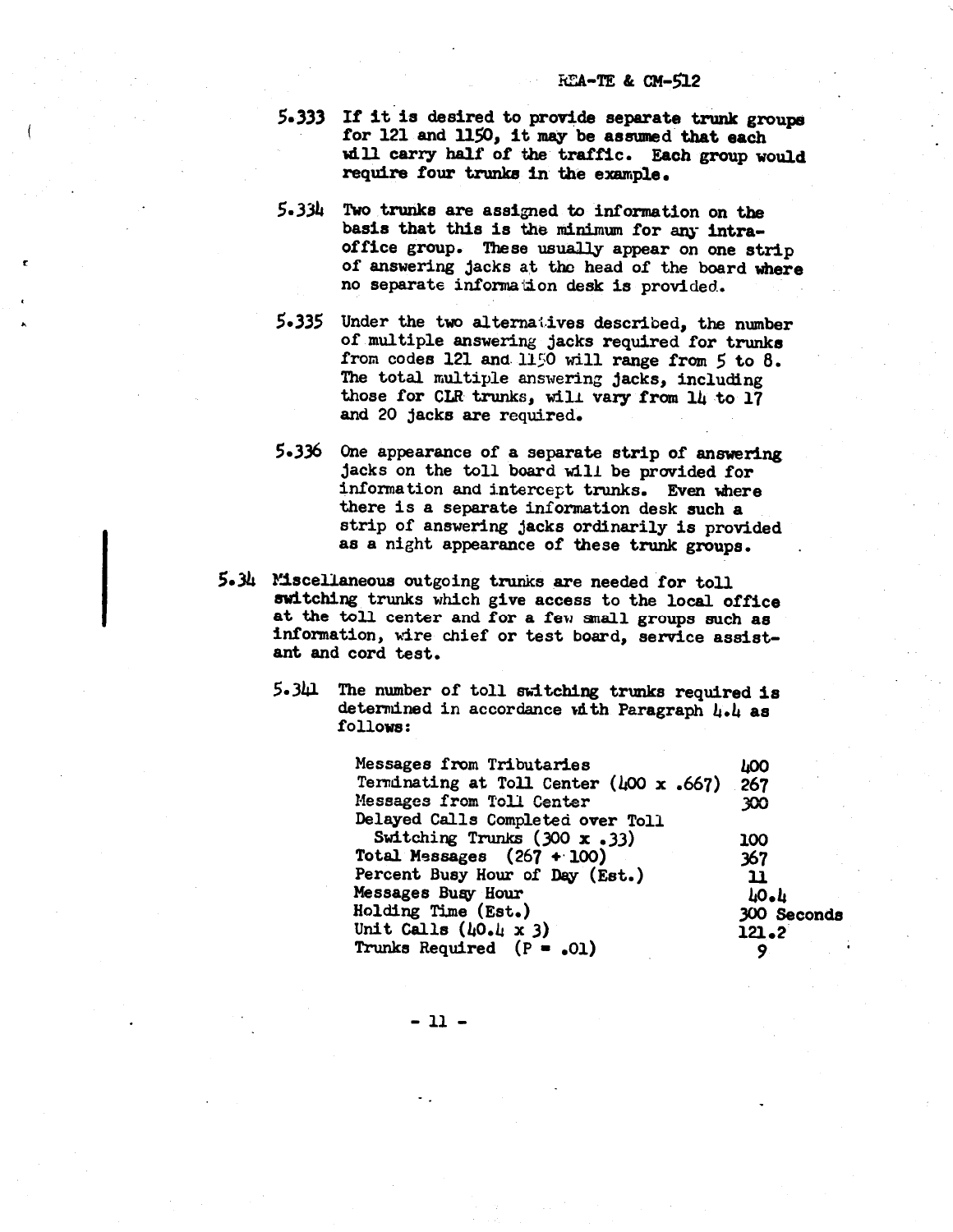5.342 Trunk requirements for other groups are estimated to be as follows:

7

| Information       | 2 |
|-------------------|---|
| <b>Test Board</b> | 2 |
| Service Assistant | 2 |
| Cord Test         |   |

## Total

5.343 The total miscellaneous outgoing trunks are<br> $9 + 7 = 16$  and 20 jacks are needed.

 $5.4$  Figure 1 illustrates the arrangement of the face equipment on a typical small toll board with the quantities developed in the example.